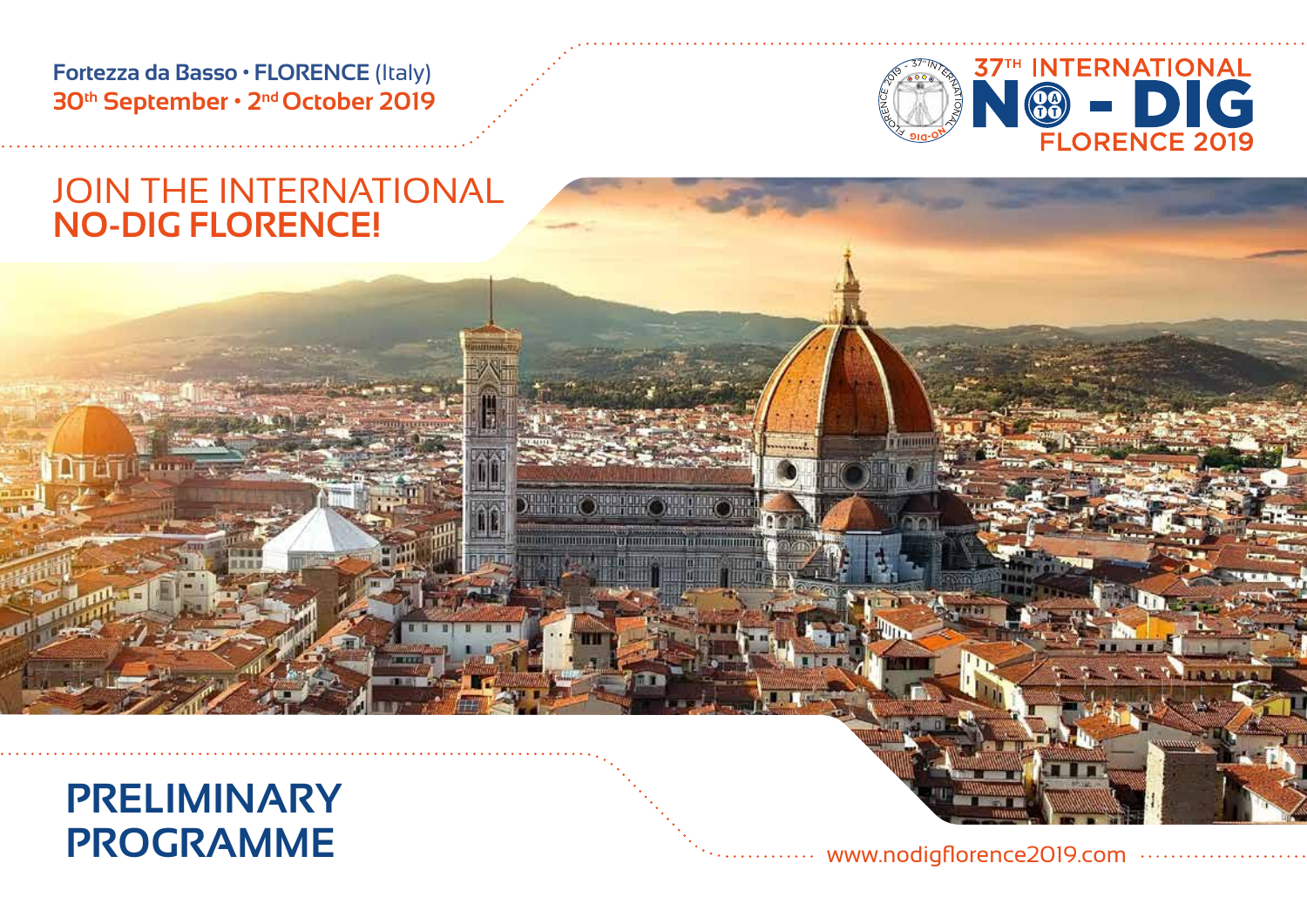

**30th September • 2nd October 2019**



## **SCIENTIFIC COMMITTEE**

### **Samuel Ariaratnam**

*Construction Engineering Program Chair, past ISTT Chairman and Arizona State University Professor, USA*

## **Wout Broere**

*NSTT Board Member and Delf University of Technology Professor (Geo engineering session), Netherlands*

## **Edoardo Cottino**

*ITU (International Telecommunication Union) Study Group 15 Vice Chairman and Sirti Innovation Director, Italy*

**Feliciano Esposto** *IATT Technical Committees Coordinator, Italy*

### **Roberto Frassine**

*Uniplast Chairman and Politecnico di Milano Professor (Industrial Chemistry and Chemical Engineering Department), Italy*

## **Jens Hölterhoff**

*GSTT Chairman and University of Hochschule Wismar Professor (Construction Management and Construction Technologies), Germany*

### **Tom Iseley**

*Director International Operations at UNITRACC and Louisiana Tech University Professor (Civil Engineering, Construction Engineering Technology), USA*

**Matthew Izzard** *UKSTT Chairman, United Kingdom*

**Henk Kruse** *Deltares Senior Geotechnical Consult, Holland*

### **Stefano Mambretti**

*Board of Directors member of Wessex Institute of Technology and Politecnico of Milan Professor (Civil and Environmental engineering Department), Italy*

### **John Matthews**

*Director of the Trenchless Technology Center Louisiana and Louisiana Tech University Associate Professor (Civil Engineering, Construction Engineering Technology), USA*

### **Valeria Mezzanotte**

*Bicocca University of Milan Researcher and Professor (Department of Earth and Environmental Sciences), Italy*

## **SCIENTIFIC COMMITTEE**

## **Quintilio Napoleoni**

*University of Rome La Sapienza Associate Professor (Department of Civil, Constructional and Environmental Engineering), Italy*

## **Francesco Napolitano**

*Head of Hydraulics and Hydraulic engineering committee, Association of engineers of Rome and University of Rome La Sapienza Professor (Department of Civil, Constructional and Environmental Engineering), Italy*

## **Alessandro Olcese**

*IATT Scientific Director, Italy*

**Jo Parker**  *UKSTT Co-opter members, United Kingdom*

### **Marco Raffaldi**

*IATT Past Vice Chairman, Italy*

## **Luca Rossi**

*Department of Technological Innovations and Safety of Plants, Products and Anthropic Settlements INAlL, Italy*

### **Marc Schnau**

*DCA-Europe (Drilling Contractor Association) Chairman, Germany*

### **Keh-Jian Albert Shou**

*CTSTT Chairman and National Chung-Hsing University Civil Engineering Professor, Taiwan*

### **Volker Wagner**

*DWA (German Association for water management, wastewater and waste) and Wismar University Professor (Department of Civil Engineering and Urban Water Management and Waste Management), Germany*

#### **Antonino Valenza**

*University of Palermo Professor (Civil, Environmental, Aerospace, Materials Engineering department), Italy*

**2**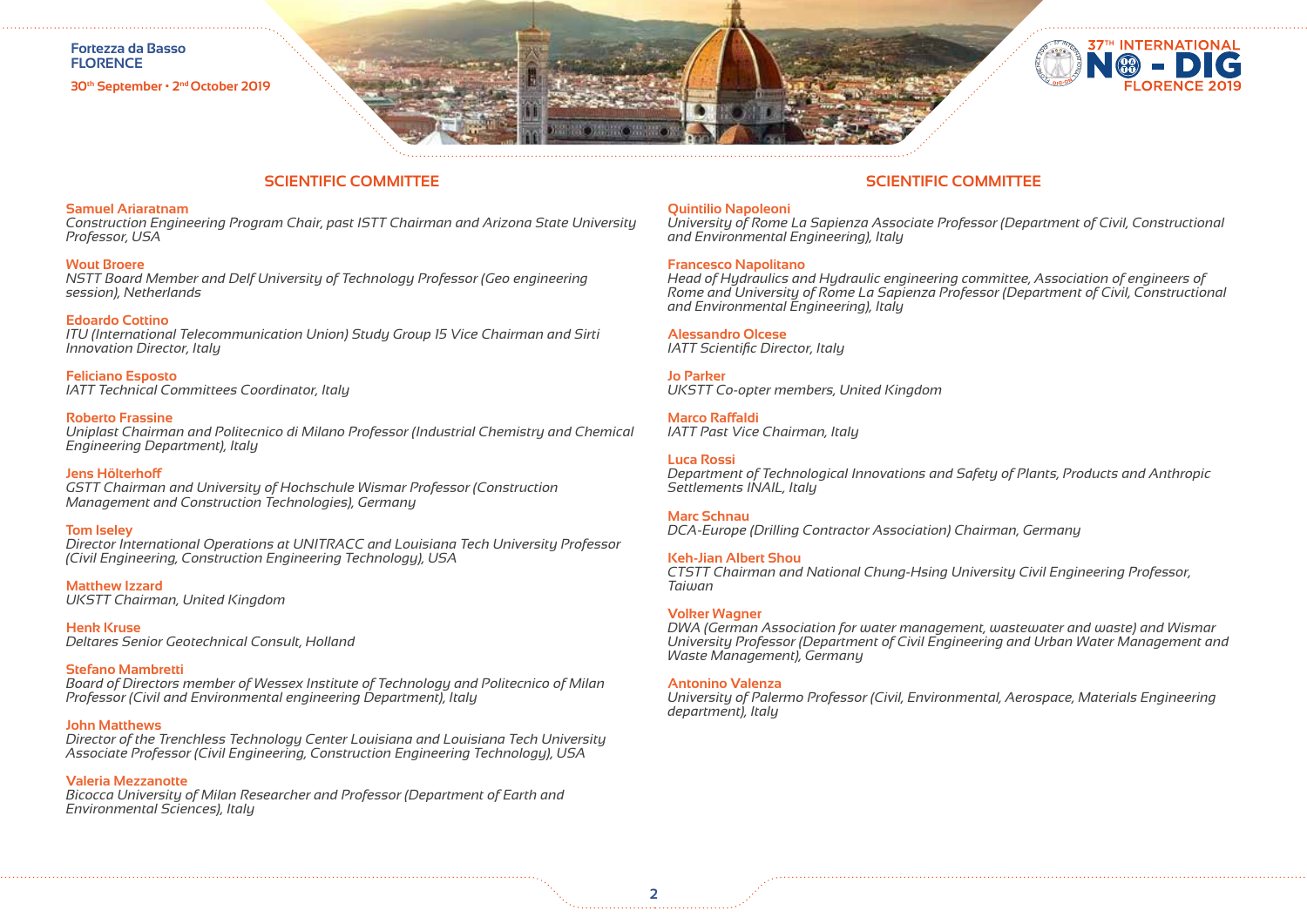

# **PROGRAM AT A GLANCE** The scientific program is subject to changes

## **30th SEPTEMBER 2019**

|                       | <b>Technical Session</b><br><b>Room A</b>                           | <b>Parallel Session</b><br><b>Room B</b> | <b>Parallel Session</b><br><b>Room C</b>                | <b>Parallel Session</b><br><b>Room D</b>              |
|-----------------------|---------------------------------------------------------------------|------------------------------------------|---------------------------------------------------------|-------------------------------------------------------|
| 09.30                 | Welcome coffee                                                      |                                          |                                                         |                                                       |
| 10.00<br>12.00        | <b>Opening Ceremony</b>                                             |                                          |                                                         |                                                       |
| 12.00                 | <b>Exhibition Area</b>                                              |                                          |                                                         |                                                       |
| 13.00<br>14.00        |                                                                     |                                          | Lunch break                                             |                                                       |
| 14.00<br>14.20        | Panel Event 1<br>Samuel Ariaratnam -<br>Arizona State<br>University | Research &<br>Development 1              | Mapping and<br>Inspection of<br>Underground Utilities 1 | 14.00-15.00<br><b>Industry Session</b><br>EKSO srl    |
| $\frac{14.20}{16.00}$ | Microtunneling<br>Pipe Jacking<br>Auger Boring 1                    |                                          |                                                         | 15.00-18.00<br><b>Short Course</b>                    |
| 16.00<br>16.20        |                                                                     | Coffee break                             |                                                         | Le tecnologie di<br>risanamento e<br>rinnovamento del |
| 16.20<br>18.00        | <b>Horizontal Directional</b><br>Drilling 1                         | Trenchless Technology<br>Case Studies 1  | Mapping and<br>Inspection of<br>Underground Utilities 2 | sistema idrico integrato                              |

## **1st OCTOBER 2019 - MORNING**

|                | <b>Technical Session</b><br><b>Room A</b>                                             | <b>Parallel Session</b><br><b>Room B</b> | <b>Parallel Session</b><br>Room C | <b>Parallel Session</b><br>Room D                                 |
|----------------|---------------------------------------------------------------------------------------|------------------------------------------|-----------------------------------|-------------------------------------------------------------------|
| 09.15<br>09.40 | Panel Event 2<br>Standardization by<br><b>UNI (Italian National</b><br>Standard Body) | Pipe lining & Coatings 1                 | Research &<br>Development 2       |                                                                   |
| 09.40<br>11.00 | International Standards                                                               |                                          |                                   | 10.00-11.00                                                       |
| 11.00<br>11.20 |                                                                                       | Coffee break                             |                                   | <b>Industry Session</b><br>Anese srl                              |
| 11.20<br>11.40 | Trenchless Technology<br>by CIGRE Study<br>Committee BI                               | Round Table<br>Water<br>and Wastewater   | Research &<br>Development 3       | 11.00-12.00<br><b>Industry Session</b><br>Saint-Gobain PAM Italia |
| 11.40<br>13.00 | Mapping and<br>Inspection of<br>Underground Utilities 3                               |                                          |                                   | 12.00-13.00<br><b>Industry Session</b><br>Danphix spa             |
| 13.00<br>14.00 |                                                                                       | Lunch break                              |                                   |                                                                   |

- Technical Sessions will be in English and open only to delegates regularly registered to the congress
- The short courses will be in Italian and have a special registration fee
- Industry Sessions and the Exhibition area are open to anyone and free of charge

# **PROGRAM AT A GLANCE** The scientific program is subject to changes

## **1st OCTOBER 2019 - AFTERNOON**

|                | <b>Technical Session</b><br>Room A               | <b>Parallel Session</b><br><b>Room B</b>                                                  | <b>Parallel Session</b><br>Room C                                                                                                               | <b>Parallel Session</b><br><b>Room D</b>           |
|----------------|--------------------------------------------------|-------------------------------------------------------------------------------------------|-------------------------------------------------------------------------------------------------------------------------------------------------|----------------------------------------------------|
| 14.00          | Microtunneling<br>Pipe Jacking<br>Auger Boring 2 | <b>Trenchless Pipe</b><br>replacement 1<br><b>Trenchless Technology</b><br>Case Studies 2 | 14.00-14.20<br>Panel Event 3<br>Risk Assesment in<br>excavation works - INAIL<br>(National institute for<br>occupational accident<br>insurance) | 14.30-15.30<br><b>Industry Session</b><br>EKSO srl |
| 16.00          |                                                  |                                                                                           | 14.20-15.20<br>Environmental & Sustainability<br>Benefits of Trenchless 1                                                                       |                                                    |
|                |                                                  |                                                                                           | 15.20-16.00<br>Research &<br>Development 4                                                                                                      |                                                    |
| 16.00<br>16.20 |                                                  | Coffee break                                                                              |                                                                                                                                                 | 15.30-18.30<br><b>Short Course</b>                 |
| 16.20          | <b>Horizontal Directional</b><br>Drilling 2      | Pipe lining & Coatings 2                                                                  | 16.20-17.20<br>Environmental & Sustainability<br>Benefits of Trenchless 2                                                                       | Microtunneling e direct<br>pipe                    |
| 18.00          |                                                  |                                                                                           | 17.20-18.00<br>Research &<br>Development 5                                                                                                      |                                                    |

## **2nd OCTOBER 2019**

|                       | <b>Technical Session</b><br><b>Room A</b>               | <b>Parallel Session</b><br><b>Room B</b>       | <b>Short Courses</b><br><b>Room C</b>                  | <b>Parallel Session</b><br><b>Room D</b>                                              |
|-----------------------|---------------------------------------------------------|------------------------------------------------|--------------------------------------------------------|---------------------------------------------------------------------------------------|
| $\frac{09.15}{11.00}$ | Panel Event 4<br>Worldwide Trenchless<br>Market         | Trenchless Pipe<br>replacement 2               | 09.30-10.30<br><b>Industry Session</b><br>EKSO srl     | 09.30-15.30<br><b>Short Course</b>                                                    |
| $\frac{11.00}{11.20}$ | Coffee break                                            |                                                | 10.30-13.30<br><b>Short Course</b><br>Le tecnologie di | Tecnologie di<br>trivellazione orizzontale<br>controllata - TOC<br>Dimostrazione live |
| 11.20<br>13.00        | Panel Event 4<br>Worldwide Trenchless<br>Market         | <b>Trenchless Technology</b><br>Case Studies 3 | indagine conoscitiva e<br>dimostrazione live           |                                                                                       |
| 13.00<br>14.00        |                                                         | Lunch break                                    |                                                        |                                                                                       |
|                       | Research &<br>Development 6                             | Pipe lining & Coatingss 3                      |                                                        |                                                                                       |
| $\frac{14.00}{16.00}$ | Mapping and<br>Inspection of<br>Underground Utilities 4 |                                                |                                                        |                                                                                       |
| 16.00                 | <b>Closing Ceremony</b>                                 |                                                |                                                        |                                                                                       |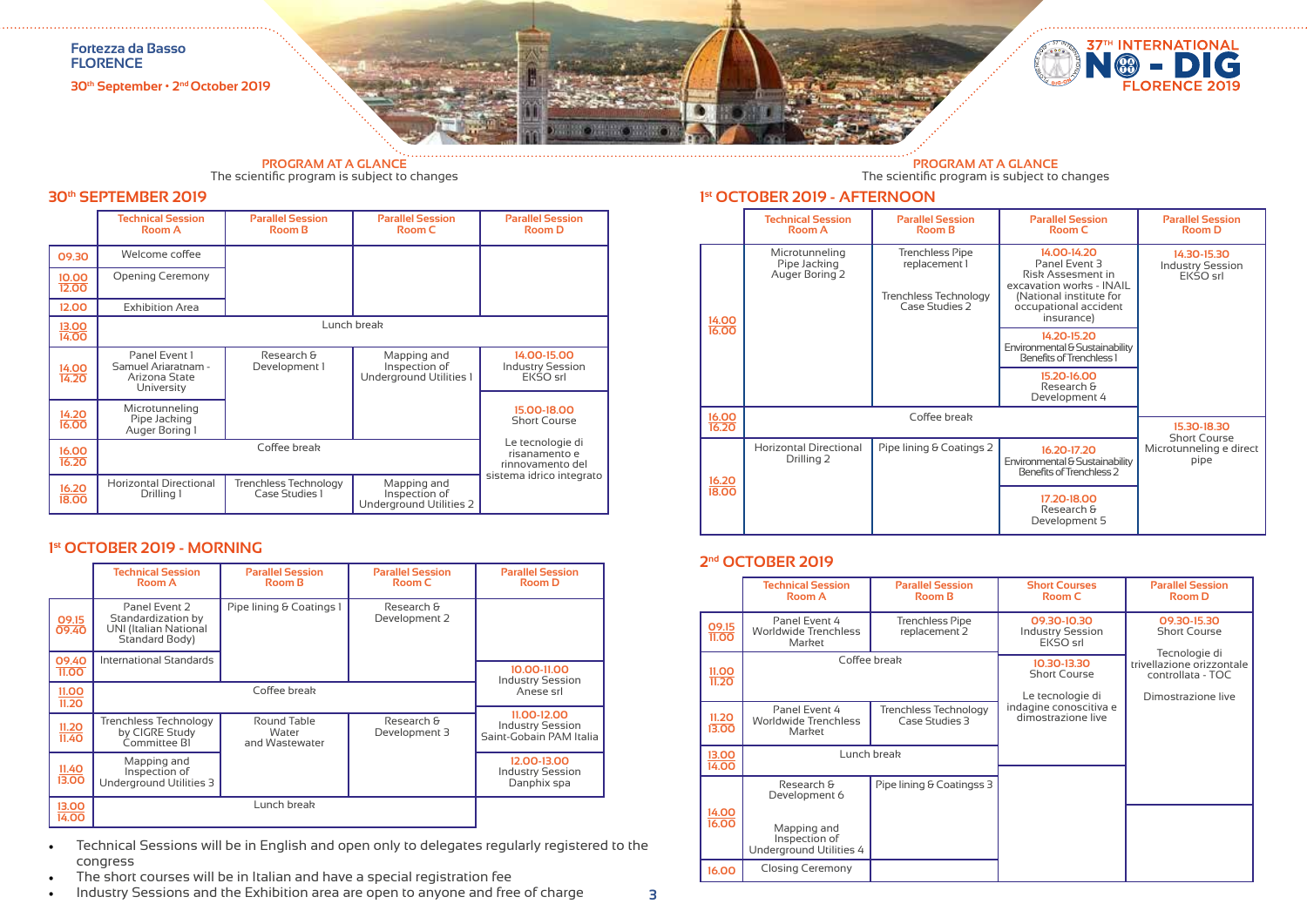**30th September • 2nd October 2019**



# **30th September**

|                       | <b>TECHNICAL SESSION - ROOM A</b>                                                                                                                                                                                                | <b>PARALLEL SESSION - ROOM B</b>                                                                                                                                                                      | <b>PARALLEL SESSION - ROOM C</b>                                                                                                                                                                    | <b>PARALLEL SESSION - ROOM D</b>                                                                                                                                                                                                       |
|-----------------------|----------------------------------------------------------------------------------------------------------------------------------------------------------------------------------------------------------------------------------|-------------------------------------------------------------------------------------------------------------------------------------------------------------------------------------------------------|-----------------------------------------------------------------------------------------------------------------------------------------------------------------------------------------------------|----------------------------------------------------------------------------------------------------------------------------------------------------------------------------------------------------------------------------------------|
| 09.30                 | Welcome coffee                                                                                                                                                                                                                   |                                                                                                                                                                                                       |                                                                                                                                                                                                     |                                                                                                                                                                                                                                        |
| 10.00<br>12.00        | <b>Opening Ceremony</b><br>Dario Nardella - Maior of Florence<br>Jari Kaukonen - ISTT Chairman<br>Paolo Trombetti - IATT Chairman<br>Piero Petrucco - Vice Chairman ANCE (Builders<br><b>National Association)</b>               |                                                                                                                                                                                                       |                                                                                                                                                                                                     |                                                                                                                                                                                                                                        |
| 12.00                 | <b>Exhibition Area</b>                                                                                                                                                                                                           |                                                                                                                                                                                                       |                                                                                                                                                                                                     |                                                                                                                                                                                                                                        |
| <b>13.00</b><br>14.00 | Lunch break                                                                                                                                                                                                                      | Lunch break                                                                                                                                                                                           | Lunch break                                                                                                                                                                                         | Lunch break                                                                                                                                                                                                                            |
|                       | Microtunnelling/Pipe Jacking/Auger Boring 1                                                                                                                                                                                      | <b>Research &amp; Development 1</b>                                                                                                                                                                   | <b>Mapping and Inspection of Underground Utilities 1</b>                                                                                                                                            | <b>Industry Session</b>                                                                                                                                                                                                                |
|                       | <b>Panel Event 1</b><br>Samuel Ariaratnam (Arizona State University -<br>USA)                                                                                                                                                    | Hydrostatic strength of HI-PVC pipe<br>Chiwan Hsieh (National Pingtung University of<br>Science and Technology - Taiwan)                                                                              | How can sewer and water companies deal with<br>hundreds of kilometers of plugged interceptors?<br>Sergio Palazzo (ABRATT - Brasil)                                                                  | 14.00 - 15.00<br><b>EKSO</b> srl                                                                                                                                                                                                       |
|                       | E-Power Pipe®: jet pump technology for long-<br>distance drives in small diameters                                                                                                                                               | FITT bluforce rj is a range of polymer alloy pipes<br>with joint restraint system<br>Francesco Faedda (FITT - Italy)                                                                                  | WRc's use of focused electrode leak location<br>(FELL) to assess gravity sewers in the UK and<br>Germany, before and after rehabilitation                                                           | 15.00 - 18.00<br><b>Short course</b>                                                                                                                                                                                                   |
|                       | Marc Peters (Herrenknecht AG - Germany)                                                                                                                                                                                          | New battery powered drill rig<br>Raffaele Savi (E.G.T. srl - Italy)                                                                                                                                   | Peter Henley (WRc plc - USA)<br>From hades to heaven? Developments in                                                                                                                               | Le tecnologie di risanamento e rinnovamento del<br>sistema idrico integrato                                                                                                                                                            |
|                       | Stability of surrounding soil by using under<br>pinning pipe jacking method<br>Hideki Shimada (Kyushu University, Departmen<br>of Earth Resources Engineering - Japan)                                                           | Sprayed polymer liners for maintenance holes:<br>resistance to external groundwater<br>Ian Moore (Queen's University, Kingston -                                                                      | integrated buried asset information systems in<br>the UK<br>Jo Parker (Watershed Associates - United<br>Kingdom)                                                                                    | La regolamentazione vigente<br>Prof. Francesco Napolitano (Università degli<br>Studi di Roma La Sapienza - Dipartimento di<br>Ingegneria Civile, Edile ed Ambientale)                                                                  |
| 14.00<br>16.00        | A microtunnel with a very little radius for a big<br>pipeline<br>Ugo Lazzarini (Max Streicher spa - Italy)<br>TUnIS Navigation E-Power Pipe® - Precise                                                                           | Canada)<br>The design and application of PE100 pipe in<br>trenchless technologies for new installation and<br>rehabilitation - Aspects of new materials and                                           | Leak detection using Helium as a tracer gas and<br>the primus line solution for pipe rehabilitation<br>Avishay Schnaidman (D-I Development and<br>Implementation Ltd - Israel)                      | Disciplinare tecnico<br>Ing. Stefano Tani (MM spa - Responsabile Servizi<br>Divisione Servizio Idrico)                                                                                                                                 |
|                       | guidance of small diameter tunnelling machines<br>Hähnle Torben (VMT GmbH - Germany)<br>Short-segment jacking of water main for<br>realignment under limited space in urban area<br>Wu Shihchi (Taipei Water Departmen - Taiwan) | support via online guide and tool<br>Andrew Wedgner (PE100+ Association -<br>Germany<br>RedEx <sup>®</sup> internal sealing collars - Partial repair<br>and liner end sealing for sewage and drinking | Increased automation and accuracy in sewer<br>and water main inspections<br>Tiia Lampola (WSP Finland Oy - Finland)<br>A novel cyber-monitoring based asset                                         | Progettazione di un intervento senza scavo:<br>ispezioni iniziali, scelta della tecnologie e<br>controllo di qualità cantiere<br>Prof. Stefano Mambretti (Politecnico di<br>Milano Dipartimento di Ingegneria Civile ed<br>Ambientale) |
|                       |                                                                                                                                                                                                                                  | water pipes<br>Susanne Leddig-Bahls (IQS Engineering AG -<br>Germany)                                                                                                                                 | management scheme for water distribution<br>networks using evolutionary optimization<br>and neural networks Kalyan Piratlai (Clemson<br>University, Glenn Department of Civil<br>Engineering - USA) | Approfondimenti sulle tecnologie trenchless<br>per il risanamento e rinnovamento del Sistema<br>Idrico Integrato e presentazione di case history<br>Ing. Stefano Tani (MM spa - Responsabile Servizi<br>Divisione Servizio Idrico)     |
| 16.00<br>16.20        | Coffee break                                                                                                                                                                                                                     | Coffee break                                                                                                                                                                                          | Coffee break                                                                                                                                                                                        |                                                                                                                                                                                                                                        |

**4**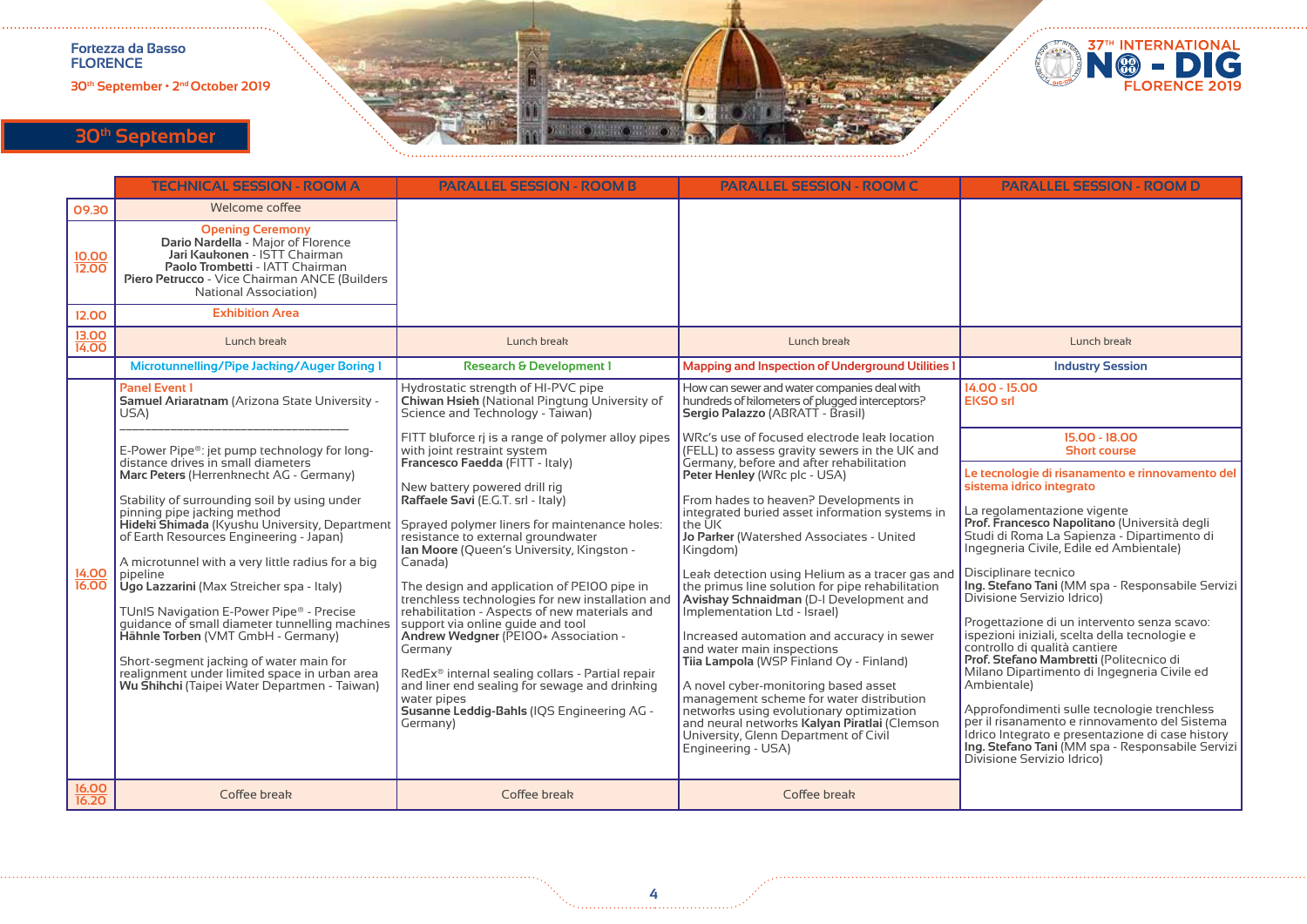**30th September • 2nd October 2019**



# **30th September**

|                | <b>TECHNICAL SESSION - ROOM A</b>                                                                                                                                                                                                                                                                                                                                                                                                                                                                                                                                                                                                                                                                                                                                                                                                            | <b>PARALLEL SESSION - ROOM B</b>                                                                                                                                                                                                                                                                                                                                                                                                                                                                                                                                                                                                                                                                                                                                                                                                                                                                    | <b>PARALLEL SESSION - ROOM C</b>                                                                                                                                                                                                                                                                                                                                                                                                                                                                                                                                                                                                                                                                              | <b>PARALLEL SESSION - ROOM D</b> |
|----------------|----------------------------------------------------------------------------------------------------------------------------------------------------------------------------------------------------------------------------------------------------------------------------------------------------------------------------------------------------------------------------------------------------------------------------------------------------------------------------------------------------------------------------------------------------------------------------------------------------------------------------------------------------------------------------------------------------------------------------------------------------------------------------------------------------------------------------------------------|-----------------------------------------------------------------------------------------------------------------------------------------------------------------------------------------------------------------------------------------------------------------------------------------------------------------------------------------------------------------------------------------------------------------------------------------------------------------------------------------------------------------------------------------------------------------------------------------------------------------------------------------------------------------------------------------------------------------------------------------------------------------------------------------------------------------------------------------------------------------------------------------------------|---------------------------------------------------------------------------------------------------------------------------------------------------------------------------------------------------------------------------------------------------------------------------------------------------------------------------------------------------------------------------------------------------------------------------------------------------------------------------------------------------------------------------------------------------------------------------------------------------------------------------------------------------------------------------------------------------------------|----------------------------------|
|                | <b>Horizontal Directional Drilling 1</b>                                                                                                                                                                                                                                                                                                                                                                                                                                                                                                                                                                                                                                                                                                                                                                                                     | <b>Trenchless Technology Case Studies 1</b>                                                                                                                                                                                                                                                                                                                                                                                                                                                                                                                                                                                                                                                                                                                                                                                                                                                         | Mapping and Inspection of Underground Utilities 2                                                                                                                                                                                                                                                                                                                                                                                                                                                                                                                                                                                                                                                             |                                  |
| 16.20<br>18.00 | HDD drilling in hard and hardest rock in Europe<br>Examples of job sites<br>Hans - Joachim Bayer (TRACTO-TECHNIK -<br>Germany)<br>Marsdiep crossing between Den Helder and<br>Textel, length 4.600 m<br>Ernst Fengler (LMR Drilling GmbH - Germany)<br>The Cornegliano Laudense natural gas storage<br>project: HDD as solution for pipeline installation<br>in urban areas<br>Vincenzo Nisii (SAIPEM Engineering &<br>Construction Onshore Division - Italy)<br>Replacing a penstock pipe using directional<br>drilling :chronicle of a non-standard jobsite<br>Paul Cavillon (FOREXI - France)<br>Steering the HDD<br>Hans Block (Brownline - Netherlands)<br>Smart technologies for the enhancement of<br>productivity, digital integration and safety in<br><b>HDD</b> projects<br>Jasper Van't Westende (VERMEER EMEA -<br>Netherlands) | Unconventional methods of trenchless pipeline<br>installation and replacement using conventional<br>direct Pipe® and HDD Equipment<br>Jwala Sharma (Mears Group Inc - USA)<br>No-dig renovation of pressure pipelines,<br>re-connection techniques and case studies<br>Firmino Pires Barbosa (Relineeurope AG -<br>Germany)<br>Installation of pre-support steel pipes to protect<br>\r\nan historical building by a retractable MTBM<br>Riccardo Miotto (Pato srl - Italy)<br>Unique horizontal drain installation under a<br>building using\r\n pilot tube guided Auger Bore<br>methods<br>Michelle Macauley (Macauley Trenchless - USA)<br>A Large U.S. City Conducts a 30,000LF<br>(9,284m) Legacy CIPP assessment project<br>after not achieving anticipated reductions in<br>infiltration resulting in new testing $\theta$ acceptance<br>standards<br>Chuck Hansen (Electro Scan Inc. - USA) | The cadastre of underground infrastructure<br>networks: the model of Lombardy Region<br>Chiara Dell'Orto (Lombardy Region - Italy)<br>A pipe detecting project and technical<br>assistance in Bangladesh<br>Kito Kazuki (TEPCO Power Grid - Japan)<br>DEMD\"Deep Electromagnetic Detection\"<br>Jean Francois Maregiano (JFM Conseils - France)<br>Assessing the underworld - a three-<br>infrastructure approach to remote sensing<br>Christopher Rogers (University of Birmingham,<br>Department of Civil Engineering - United<br>Kingdom)<br>An automated leakage detection technique for<br>water pipeline systems<br>Kalyan Piratla (Clemson university, Glenn<br>Department of Civil Engineering - USA) |                                  |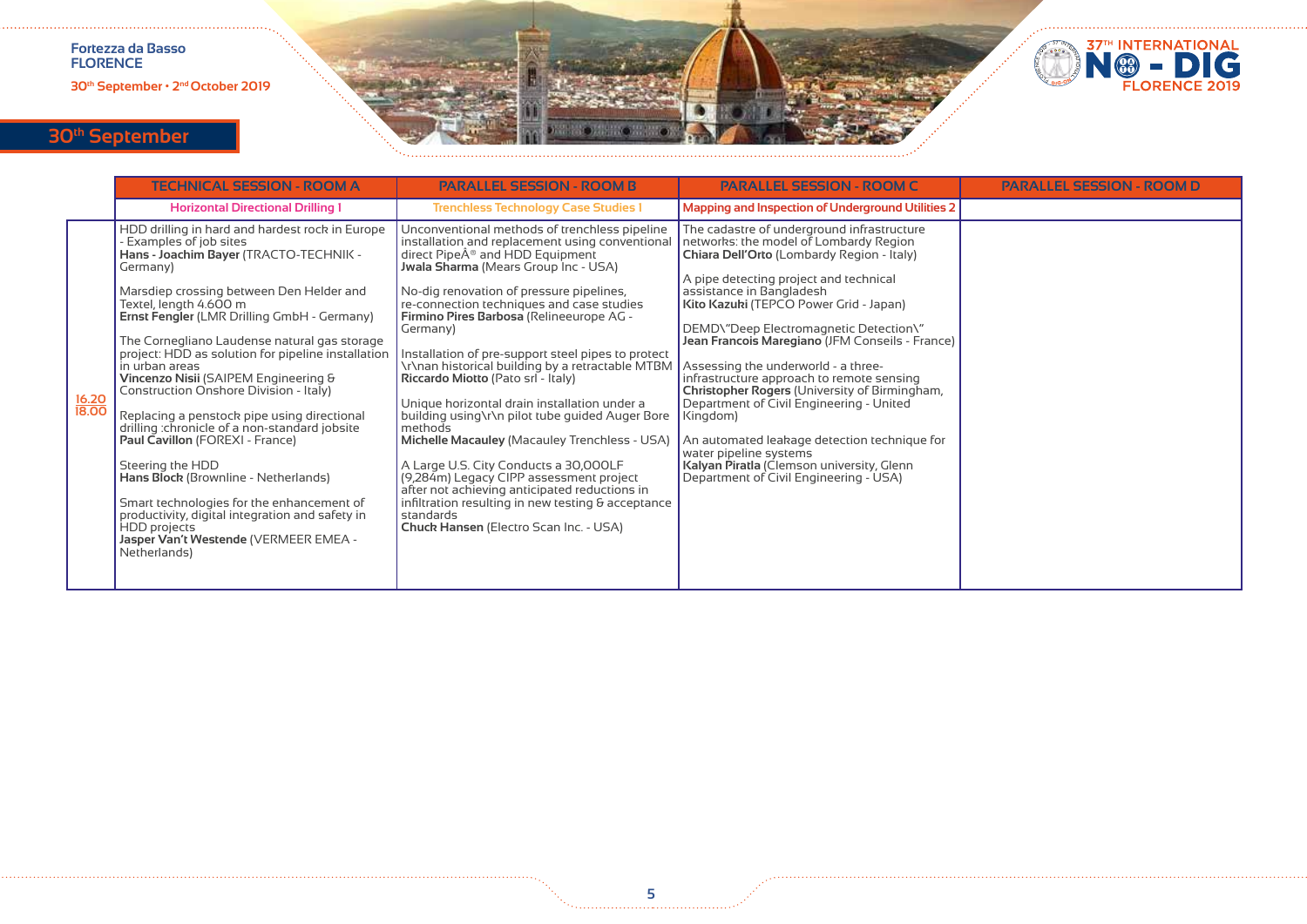**30th September • 2nd October 2019**



|                | <b>TECHNICAL SESSION - ROOM A</b>                                                                                                                                                                                                                                                                                                                                                                                                                                                                                                                                                                     | <b>PARALLEL SESSION - ROOM B</b>                                                                                                                                                                                                                                                                                                                                                                                                                                                                                                                                                                                                                                                                                                                                                                                                                                                            | <b>PARALLEL SESSION - ROOM C</b>                                                                                                                                                                                                                                                                                                                                                                                                                                                                                                                                                                                                                                                                                                                                                                   | <b>PARALLEL SESSION - ROOM D</b>                                                                                          |
|----------------|-------------------------------------------------------------------------------------------------------------------------------------------------------------------------------------------------------------------------------------------------------------------------------------------------------------------------------------------------------------------------------------------------------------------------------------------------------------------------------------------------------------------------------------------------------------------------------------------------------|---------------------------------------------------------------------------------------------------------------------------------------------------------------------------------------------------------------------------------------------------------------------------------------------------------------------------------------------------------------------------------------------------------------------------------------------------------------------------------------------------------------------------------------------------------------------------------------------------------------------------------------------------------------------------------------------------------------------------------------------------------------------------------------------------------------------------------------------------------------------------------------------|----------------------------------------------------------------------------------------------------------------------------------------------------------------------------------------------------------------------------------------------------------------------------------------------------------------------------------------------------------------------------------------------------------------------------------------------------------------------------------------------------------------------------------------------------------------------------------------------------------------------------------------------------------------------------------------------------------------------------------------------------------------------------------------------------|---------------------------------------------------------------------------------------------------------------------------|
|                | <b>International Standards</b>                                                                                                                                                                                                                                                                                                                                                                                                                                                                                                                                                                        | <b>Pipe Lining and Coatings 1</b>                                                                                                                                                                                                                                                                                                                                                                                                                                                                                                                                                                                                                                                                                                                                                                                                                                                           | <b>Research &amp; Development 2</b>                                                                                                                                                                                                                                                                                                                                                                                                                                                                                                                                                                                                                                                                                                                                                                | <b>Industry Sessions</b>                                                                                                  |
| 09.15<br>11.00 | <b>Panel Event 2</b><br>Standardization<br>(UNI, Italian National Standard Body - Italy)<br>ITU-T standardization activities related to<br>trenchless technologies<br>Edoardo Cottino (ITU Study Committee - Italy)<br>AWWA watermain rehabilitation initiatives<br>Marc Knight (University of Waterloo - Russia)<br>UNI/PdR-guideline on low environmental<br>impact underground infrastructure technology<br><b>Feliciano Esposto (IATT - Italy)</b><br>Status and application of international<br>standards for trenchless technology<br>John Gumbel (JG Pipeline Consultancy - United<br>Kingdom) | Advances in CIPP pressure pipe liner testing<br>and design<br>Mark Knight (University of Waterloo - Russia)<br>Design of liners for circular & non-circular<br>shapes according to the new French ASTEE<br>3R-2014 V2.0 method - Influence of geometrical<br>imperfections of host pipe & liner<br>Olivier Thepot (Eau de Paris - France)<br>Relining of a DN 300 steel water pipe anchored<br>under the ancient Bridge of the Academy in the<br>historic center of Venice<br>Gianluca Paro (Risanamento Fognature spa -<br>ltaly)<br>Taking the mystery out of trenchless repair of<br>pressure pipes with carbon FRP<br>Mo Eshani (PipeMedic by QuakeWrap - USA)<br>Design & building contracts as a performing<br>opportunity to CIPP sewers rehabilitation-<br>Brianzacque case study<br>Simone Cellitti, (Brianzacque srl - Department of<br>Engineering and Spatial Planning - Italy) | Numerical analysis of the behavior of<br>pressurized underground pipelines rehabilitated<br>by cure-in-place-pipe method<br>Keh-Jian Albert Shou (National Chung-Hsing<br>University - Taiwan)<br>A novel jot system development of using<br>wearable ppg monitor devices to improve safety<br>management for shield tunnel construction<br>project<br>Josh Huang (Gini Biotech Corporation Limited -<br>Taiwan)<br>Development and use of robots for trenchless<br>work inside pipelines<br>Michael Sedler (St. Peterburg Polytechnic<br>University - Russia)<br>Digitization in the field of sewer rehabilitation<br>Thomas Ludewig (Ludewig Evaluation GmbH -<br>Germany)<br>The DLT-Method: Stress Test for Pressure<br><b>Pipes</b><br>Andreas Haacker (Siebert-Knipschild GmbH -<br>Germany) | $10.00 - 11.00$<br><b>ANESE srl</b><br>11.00-12.00<br><b>SAINT GOBAIN PAM Italia</b><br>12.00-13.00<br><b>DANPHIX</b> spa |
| 11.00<br>11.20 | Coffee break                                                                                                                                                                                                                                                                                                                                                                                                                                                                                                                                                                                          | Coffee break                                                                                                                                                                                                                                                                                                                                                                                                                                                                                                                                                                                                                                                                                                                                                                                                                                                                                | Coffee break                                                                                                                                                                                                                                                                                                                                                                                                                                                                                                                                                                                                                                                                                                                                                                                       |                                                                                                                           |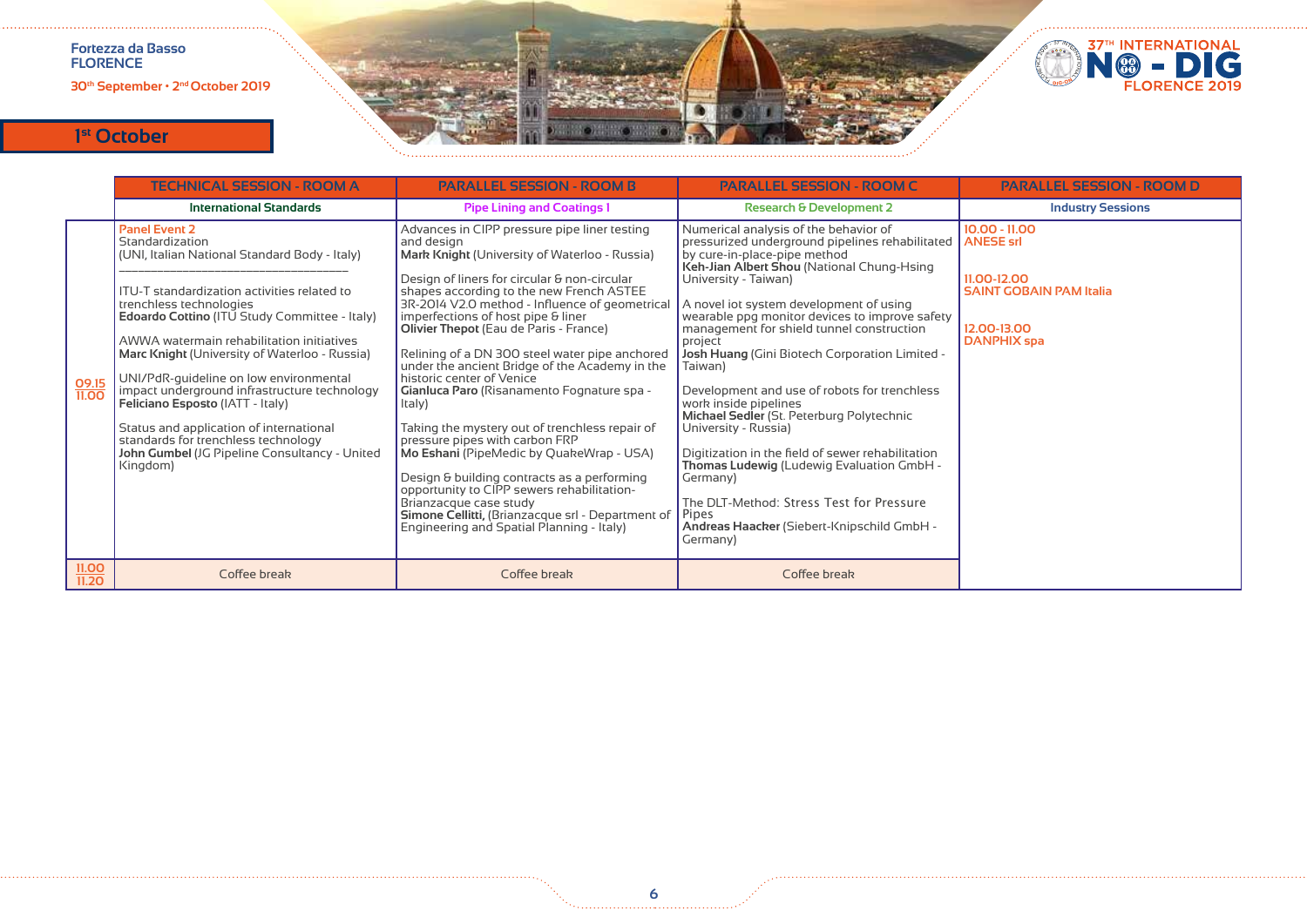

|                       | <b>TECHNICAL SESSION - ROOM A</b>                                                                                                                                                                                                                                                                                                                                                                                                                                                                                                                                                                                                                                                                                                | <b>PARALLEL SESSION - ROOM B</b>          | <b>PARALLEL SESSION - ROOM C</b>                                                                                                                                                                                                                                                                                                                                                                                                                                                                                                                                                                                                | <b>PARALLEL SESSION - ROOM D</b> |
|-----------------------|----------------------------------------------------------------------------------------------------------------------------------------------------------------------------------------------------------------------------------------------------------------------------------------------------------------------------------------------------------------------------------------------------------------------------------------------------------------------------------------------------------------------------------------------------------------------------------------------------------------------------------------------------------------------------------------------------------------------------------|-------------------------------------------|---------------------------------------------------------------------------------------------------------------------------------------------------------------------------------------------------------------------------------------------------------------------------------------------------------------------------------------------------------------------------------------------------------------------------------------------------------------------------------------------------------------------------------------------------------------------------------------------------------------------------------|----------------------------------|
|                       |                                                                                                                                                                                                                                                                                                                                                                                                                                                                                                                                                                                                                                                                                                                                  |                                           | <b>Research &amp; Development 3</b>                                                                                                                                                                                                                                                                                                                                                                                                                                                                                                                                                                                             |                                  |
| $\frac{11.20}{13.00}$ | 11.20-11.40<br><b>Trenchless Technology</b><br>Sergio Chinosi (CIGRE - Study Committee BI<br>(International Council on Large electric system)<br>Mapping and Inspection of Underground Utilities 3<br>The Italian solution on the Cadastre of<br>technological infrastructures<br>Fulvio Ananasso (Associazione Stati Generali<br>dell'Innovazione - Italy)<br>Osaka gas' GPR and cable & pipe locator<br>Takaharu Nakauchi (Osaka Gas Co - Japan)<br>Condition monitoring of excavated CIPP-liners<br>to ensure lifespan<br>Love Pallon (RISE Research Institutes of Sweden<br>- Sweden)<br>Safety measures for reducing asset strikes<br>Scott Landes (Infrastructure Resources Rhino<br>Marking and Protection Systems - USA) | <b>Round Table - Water and Wastewater</b> | Innovative monitoring of railway tracks during<br>trenchless crossings<br>Jack Butterworth (Lynx+ - France)<br>Investigation of cracks found in the<br>circumferential direction on jacking pipes<br>Yuki Kaneshiro (TEPCO Power Grid-Japan)<br>Increased efficiency in renovation planning<br>Sari Pietilä (WSP Finland Oy - Finland)<br>Contact mechanics and its normalized indices<br>for trenchless cutting associated with machine<br>learning<br>Li-Hsien Chen (National Taipei University of<br>Technology-Taiwan)<br>New performance of a NO-DIG technology<br>Christian Noll (Pipetronics GmbH & Co. KG -<br>Germany) |                                  |
| 13.00<br>14.00        | Lunch break                                                                                                                                                                                                                                                                                                                                                                                                                                                                                                                                                                                                                                                                                                                      | Lunch break                               | Lunch break                                                                                                                                                                                                                                                                                                                                                                                                                                                                                                                                                                                                                     |                                  |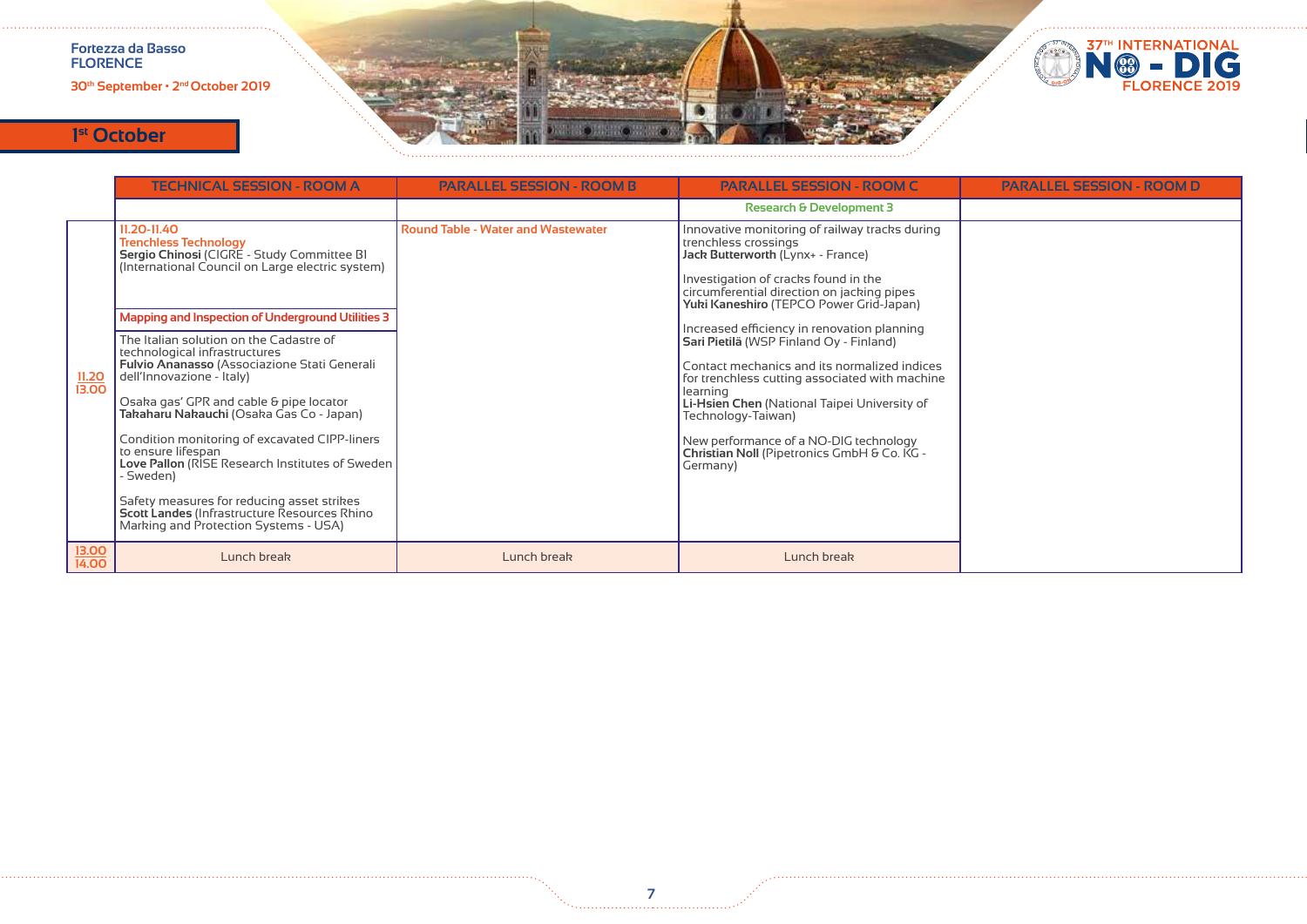**30th September • 2nd October 2019**





|                | <b>TECHNICAL SESSION - ROOM A</b>                                                                                                           | <b>PARALLEL SESSION - ROOM B</b>                                                                                                                                     | <b>PARALLEL SESSION - ROOM C</b>                                                                                                                                                       | <b>PARALLEL SESSION - ROOM D</b>                                                                                                                                                                         |
|----------------|---------------------------------------------------------------------------------------------------------------------------------------------|----------------------------------------------------------------------------------------------------------------------------------------------------------------------|----------------------------------------------------------------------------------------------------------------------------------------------------------------------------------------|----------------------------------------------------------------------------------------------------------------------------------------------------------------------------------------------------------|
|                | Microtunnelling/Pipe Jacking/Auger Boring 2                                                                                                 | <b>Trenchless Pipe Replacement 1</b>                                                                                                                                 | <b>Environmental and Sustainability Benefits of Trenchless</b>                                                                                                                         | <b>Industry session</b>                                                                                                                                                                                  |
|                | How to choose the best technology for laying an<br>underground pipeline<br>Enzo Rizzi (ICOP spa - Italy)                                    | The path forward for pipe bursting asbestos<br>cement pipe in the United States while meeting<br>existing US regulations<br>Edward Alan Ambler (AM Trenchless - USA) | <b>Panel Event 3</b><br>Risk assessment in excavation works<br>Luca Rossi INAIL (National institute for<br>occupational accident insurance)                                            | 14.30-15.30<br><b>EKSO</b> srl                                                                                                                                                                           |
|                | Microtunneling projects for power-transmission<br>pipes-sharp curves at alignment changes and<br>steep slope                                | The use of new condition assessment<br>technologies for selecting trenchless                                                                                         | New technical solutions for the burial of                                                                                                                                              | 15.30-18.30<br><b>Short course</b>                                                                                                                                                                       |
|                | Shinjiro Nakamura (TEPCO Power Grid Inc. - Japan)                                                                                           | rehabilitation of wastewater networks in Ras al<br>Khaimah, UAE                                                                                                      | distribution networks: benefits and reasons why<br>Luca Venturi (Langmatz GmBh - Germany)                                                                                              | Microtunnelling e direct pipe                                                                                                                                                                            |
|                | Selection criteria of tunneling boring machines<br>(TBM) for hard and soft grounds<br>Niyazi Bilim (Konya Technical University -<br>Turkey) | Abdul Qadir Malik (Ras Al Khaimah Wastewater<br>Agency - UAE)<br>Design and installation of water pipeline<br>renewals                                               | Trenchless solutions for the installation of gas<br>distribution networks<br>Thorsten Schulte (Tracto-Technik - Germany)                                                               | La normativa vigente: UNI/PdR 26.2:2017<br>Tecnologia di realizzazione delle infrastrutture<br>interrate a basso impatto ambientale - Posa<br>di tubazioni a spinta mediante perforazioni<br>orizzontali |
|                | Tight curved microtunnel in Auckland; New<br>Zealand<br>Yann Rouillard (Bessac - France)                                                    | Houming Ni (Asoe Hose Manufacturing Inc -<br>USA)                                                                                                                    | Criteria to evaluate environmental sustainability<br>and applicability of no-dig technologies for<br>the installation of new pipes and the in situ<br>rehabilitation of existing pipes | La fattibilità dei Microtunnel, indagini preventive<br>geognostiche ed indagini sui sottoservizi<br>esistenti                                                                                            |
| 14.00<br>16.00 | Study on rectangular pipe jacking and pipe<br>shield<br>Trisha Minmin Sun (SGSTT - Syngapore)                                               |                                                                                                                                                                      | Martina Ferrini (University of Milan, Bicocca,<br>DISAT - Italy)                                                                                                                       | Prof. Quintilio Napoleoni (Università degli Studi<br>di Roma La Sapienza - Ingegneria Civile, Edile<br>ed Ambientale)                                                                                    |
|                | Successful challenge for the construction by<br>microtunning of a sub-river utility tunnel!<br>Rémi Subra (SADE - France)                   | <b>Trenchless Technology Case Studies 2</b>                                                                                                                          | <b>Research &amp; Development 4</b>                                                                                                                                                    | Elementi di progettazione, materiali e modalità<br>di esecuzione del microtunnelling rettilineo e<br>curvilineo                                                                                          |
|                |                                                                                                                                             | A New FRP Solution for Reconstruction of<br>Deteriorated Pipes and Culverts<br>Mo Eshani (PipeMedic by QuakeWrap - Usa)                                              | Recent advances to understanding of cured in<br>place pipe liner performance within water pipes<br>lan Moore (Queen's University, Kingston -<br>Canada)                                | Ing. Ugo Lazzarini (Consultant)<br>Elementi di progettazione e modalità di<br>esecuzione del direct pipe<br>Prof. Quintilio Napoleoni (Università degli Studi                                            |
|                |                                                                                                                                             | Utilisation of microtunneling technology for<br>construction of the new gas pipeline between<br>Azerbaijan and Europe<br>Yann Rouillard (Bessac - France)            | Evaluating hydraulic fracture risk in layered soil<br>systems<br>Andrew Sparks (Laney Group Inc - USA)                                                                                 | di Roma La Sapienza - Ingegneria Civile, Edile<br>ed Ambientale)<br>I fanghi di perforazione<br>Presentazione di case history                                                                            |
|                |                                                                                                                                             | Palermo renovates water main to cope with<br>seismic activity<br>Arnold Cekodhima (Danphix spa - Italy)                                                              |                                                                                                                                                                                        | Ing. Ugo Lazzarini (Consultant)                                                                                                                                                                          |
| 16.00<br>16.20 | Coffee break                                                                                                                                | Coffee break                                                                                                                                                         | Coffee break                                                                                                                                                                           |                                                                                                                                                                                                          |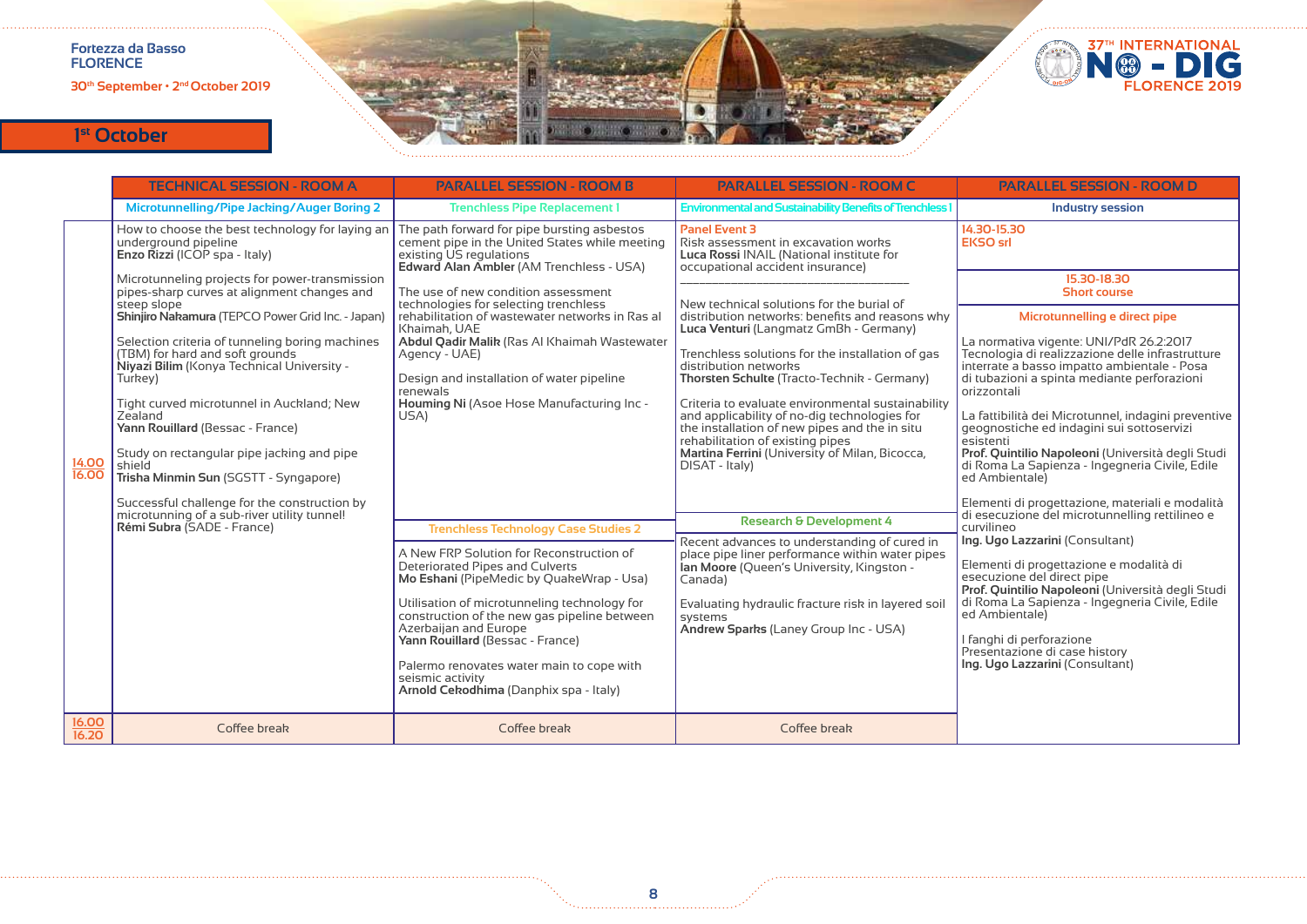**30th September • 2nd October 2019**



|                | <b>TECHNICAL SESSION - ROOM A</b>                                                                                                                                                                                                                                                                                                                                                                                                                                                                                                                                                                                                                                                                                                                                                                                                                                                                        | <b>PARALLEL SESSION - ROOM B</b>                                                                                                                                                                                                                                                                                                                                                                                                                                                                                                                                                                                                                                                                                                                                         | <b>PARALLEL SESSION - ROOM C</b>                                                                                                                                                                                                                                                                                                                                                                                                                                                                                                                                                                                                                                | <b>PARALLEL SESSION - ROOM D</b> |
|----------------|----------------------------------------------------------------------------------------------------------------------------------------------------------------------------------------------------------------------------------------------------------------------------------------------------------------------------------------------------------------------------------------------------------------------------------------------------------------------------------------------------------------------------------------------------------------------------------------------------------------------------------------------------------------------------------------------------------------------------------------------------------------------------------------------------------------------------------------------------------------------------------------------------------|--------------------------------------------------------------------------------------------------------------------------------------------------------------------------------------------------------------------------------------------------------------------------------------------------------------------------------------------------------------------------------------------------------------------------------------------------------------------------------------------------------------------------------------------------------------------------------------------------------------------------------------------------------------------------------------------------------------------------------------------------------------------------|-----------------------------------------------------------------------------------------------------------------------------------------------------------------------------------------------------------------------------------------------------------------------------------------------------------------------------------------------------------------------------------------------------------------------------------------------------------------------------------------------------------------------------------------------------------------------------------------------------------------------------------------------------------------|----------------------------------|
|                | <b>Horizontal Directional Drilling 2</b>                                                                                                                                                                                                                                                                                                                                                                                                                                                                                                                                                                                                                                                                                                                                                                                                                                                                 | <b>Pipe Lining and Coatings 2</b>                                                                                                                                                                                                                                                                                                                                                                                                                                                                                                                                                                                                                                                                                                                                        | <b>Environmental and Sustainability Benefits of Trenchless 2</b>                                                                                                                                                                                                                                                                                                                                                                                                                                                                                                                                                                                                |                                  |
| 16.20<br>18.00 | The Drilling Contractors Association (DCA-<br>Europe). A European organisation for quality<br>and education in HDD<br>John Stoelinga (Drilling Contractors Association,<br>DCA-Germany)<br>The development of real-time detection and<br>wireless transmission system of drilling<br>parameters in HDD reaming hole<br>Xuming Zhu (China University of Geosciences<br>- China)<br>Experimental study on pullback loads for steel<br>pipelines installed by horizontal directional<br>drillina<br>Ashkan Faghih (University of Alberta - Canada)<br>HDD for connection in gas storage field -<br>Annulus filling<br>Marcello Viti (Anese srl - Italy)<br>Horizontal directional drilling, pipeline<br>installation by pulling or pushing<br>Henk Kruse (Deltares - Netherlands)<br>The role of torque in the reaming process in<br><b>HDD</b> applications<br>Renzo Chirulli (Vermeer EMEA - Netherlands) | Renovation of sewerage networks under<br>pressure with cured-in-place pipes; RSV leaflet<br>Susanne Leddig-Bahls (IQS EngineeringAG -<br>Germany)<br>CIPP   Advantages, risks and potentials of LED<br>curing<br>Niklas Ernst (Bluelight GmbH-Germany)<br>Pipe rehabilitation systems - How do you ensure<br>that the system will withstand the rigors of day<br>to day operation and maintenance<br>Richard David Swan (Picote Solutions OY Ltd -<br>United Kingdom)<br>A renewed approach to internal reinstatement<br>of services in CIPP lined water mains<br>Ian Andrew Lancaster (Aegion Corporation -<br>USA)<br>Quality control factors of CIPP Construction<br>Management On Water Main Rehabilitation<br>Wei Cheng Cheng (Taipei Water Department -<br>Taiwan) | Novel business models in support of trenchless<br>cities<br><b>Christopher Rogers (University of Birmingham-</b><br>United Kingdom)<br>Innovation for the environment: the experience<br>of Marche Multiservizi s.p.a<br>Niko Bruni (Marche Multiservizi spa - Italy)<br>Business and the SDG's<br>Per Holm (BlueKoldings - Denmark)<br><b>Research &amp; Development 5</b><br>Pipe-filling method for stabilizing empty ducts<br>from the manhole<br>Kenjii Hiyoshi (Nippon Telegraph and Telephone<br>Corporation - Japan)<br>Application of solubilizing surfactant in<br>trenchless drilling fluid<br>Lanbo Xu (China University of Geosciences -<br>China) |                                  |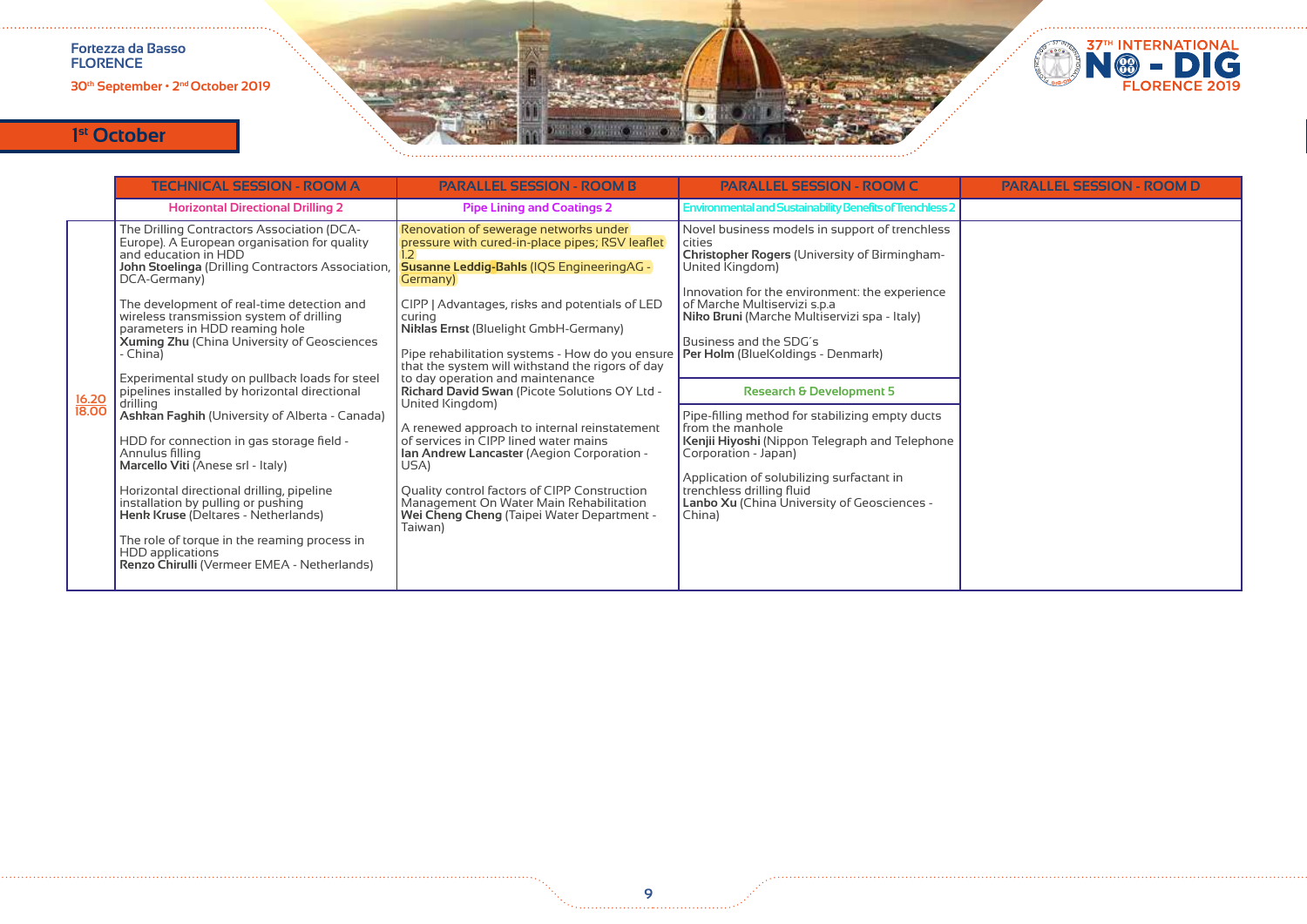

# **2nd October**

|                       | <b>TECHNICAL SESSION - ROOM A</b>           | <b>PARALLEL SESSION - ROOM B</b>                                                                                                                                                                                                                                                                                                                                                                                                                                                                                                                                                                                                                                                                                                                   | <b>PARALLEL SESSION - ROOM C</b>                                                                                                                                                                                                                                                                                                                                                                                                                                                                                                                                                                                                                                                                                                                                                           | <b>PARALLEL SESSION - ROOM D</b>                                                                                                                                                                                                                                                                                                                                                                                                                                                                                                                                                                                                                                                                                                                                                                                                                     |
|-----------------------|---------------------------------------------|----------------------------------------------------------------------------------------------------------------------------------------------------------------------------------------------------------------------------------------------------------------------------------------------------------------------------------------------------------------------------------------------------------------------------------------------------------------------------------------------------------------------------------------------------------------------------------------------------------------------------------------------------------------------------------------------------------------------------------------------------|--------------------------------------------------------------------------------------------------------------------------------------------------------------------------------------------------------------------------------------------------------------------------------------------------------------------------------------------------------------------------------------------------------------------------------------------------------------------------------------------------------------------------------------------------------------------------------------------------------------------------------------------------------------------------------------------------------------------------------------------------------------------------------------------|------------------------------------------------------------------------------------------------------------------------------------------------------------------------------------------------------------------------------------------------------------------------------------------------------------------------------------------------------------------------------------------------------------------------------------------------------------------------------------------------------------------------------------------------------------------------------------------------------------------------------------------------------------------------------------------------------------------------------------------------------------------------------------------------------------------------------------------------------|
|                       | <b>Panel 4 - Wordwide Trenchless Market</b> | <b>Trenchless Pipe Replacement 2</b>                                                                                                                                                                                                                                                                                                                                                                                                                                                                                                                                                                                                                                                                                                               | <b>Industry Session</b>                                                                                                                                                                                                                                                                                                                                                                                                                                                                                                                                                                                                                                                                                                                                                                    | <b>Short Course</b>                                                                                                                                                                                                                                                                                                                                                                                                                                                                                                                                                                                                                                                                                                                                                                                                                                  |
| 09.15<br><b>11.00</b> | Presentation by: ISTT Societies             | Geopolymer lining system used for difficult deep<br>manhole and brick sewer rehabilitation<br>Karl Bissinger (Vortex Europe AG - Germany)<br>Water main rehabilitation with inserted hoses:<br>considerations on design and installation<br>Andreas Gross (Raedlinger primus line GmbH -<br>Germany)<br>Sharing perspective - How bid items effect the<br>cost and construction for a pipe bursting project<br>Edward Alan Ambler (AM Trenchless, Sanford -<br>USA)<br>Experiences with rehabilitation of potable water<br>pipes in Norway<br>Hendrik Panman (Kjeldaas AS - Norway)<br>Critical analysis of pipe ramming behavior and<br>factors that impact predictive models<br>Kimberlie Staheli (Staheli Trenchless<br>Consultants, Inc - USA) | 09.30-10.30<br><b>EKSO</b> srl<br>10.30-13.30<br><b>Short Course</b><br>Le tecnologie di indagine conoscitiva<br>La normativa vigente:<br>-UNI/PdR 26.1.2017 - Tecnologia di<br>realizzazione delle infrastrutture interrate a<br>basso impatto ambientale - sistemi per la<br>localizzazione e mappatura delle infrastrutture<br>nel sottosuolo<br>-UNI/PdR 38:2018 - Marcatura elettronica di reti<br>interrate e infrastrutture nel sottosuolo<br>Le tecniche di investigazione non distruttive:<br>telecamere e video ispezioni, ricerca perdite e<br>localizzatori elettromagnetici.<br>Dott. Geol. Paolo Papeschi (IDS Georadar, GEO<br><b>Business Unit director)</b><br>Le indagini geognostiche<br>Dott. Geol. Riccardo Martelli (Presidente Ordine<br>dei Geologi della Toscana) | 09.30-15.30<br>Tecnologie di trivellazione orizzontale controllata<br>- TOC<br>La normativa vigente: UNI/PdR 26.3:2017 -<br>Tecnologia di realizzazione delle infrastrutture<br>interrate a basso impatto ambientale -<br>Sistemi di perforazione quidata: Trivellazione<br>Orizzontale Controllata (TOC)<br>La fattibilità TOC, indagini preventive<br>geognostiche ed indagini sui sottoservizi<br>esistenti.<br>Dott, Geol. Alessandro Olcese Direttore<br>Scientifco IATT<br>La TOC: elementi di progettazione e modalità di<br>esecuzione in ambito urbano ed extraurbano<br>Tipologia di tubazioni e materiali utilizzati nella<br>posa tramite TOC<br>Prof. Quintilio Napoleoni (Università degli Studi<br>di Roma La Sapienza - Ingegneria Civile, Edile<br>ed Ambientale)<br>Dimostrazione live<br>(trasferimento A/R da Fortezza da Basso) |
|                       |                                             |                                                                                                                                                                                                                                                                                                                                                                                                                                                                                                                                                                                                                                                                                                                                                    | Metodo GPR (Ground Probing Radar): un aiuto<br>per la progettazione degli interventi<br>Il Radar Interferometrico Terrestre per il<br>monitoraggio statico e dinamico di versanti,<br>frane e strutture<br>Dott. Geol. Paolo Papeschi (IDS Georadar, GEO<br><b>Business Unit director)</b><br>Dimostrazione live                                                                                                                                                                                                                                                                                                                                                                                                                                                                           |                                                                                                                                                                                                                                                                                                                                                                                                                                                                                                                                                                                                                                                                                                                                                                                                                                                      |
| 11.00<br>11.20        | Coffee break                                | Coffee break                                                                                                                                                                                                                                                                                                                                                                                                                                                                                                                                                                                                                                                                                                                                       |                                                                                                                                                                                                                                                                                                                                                                                                                                                                                                                                                                                                                                                                                                                                                                                            |                                                                                                                                                                                                                                                                                                                                                                                                                                                                                                                                                                                                                                                                                                                                                                                                                                                      |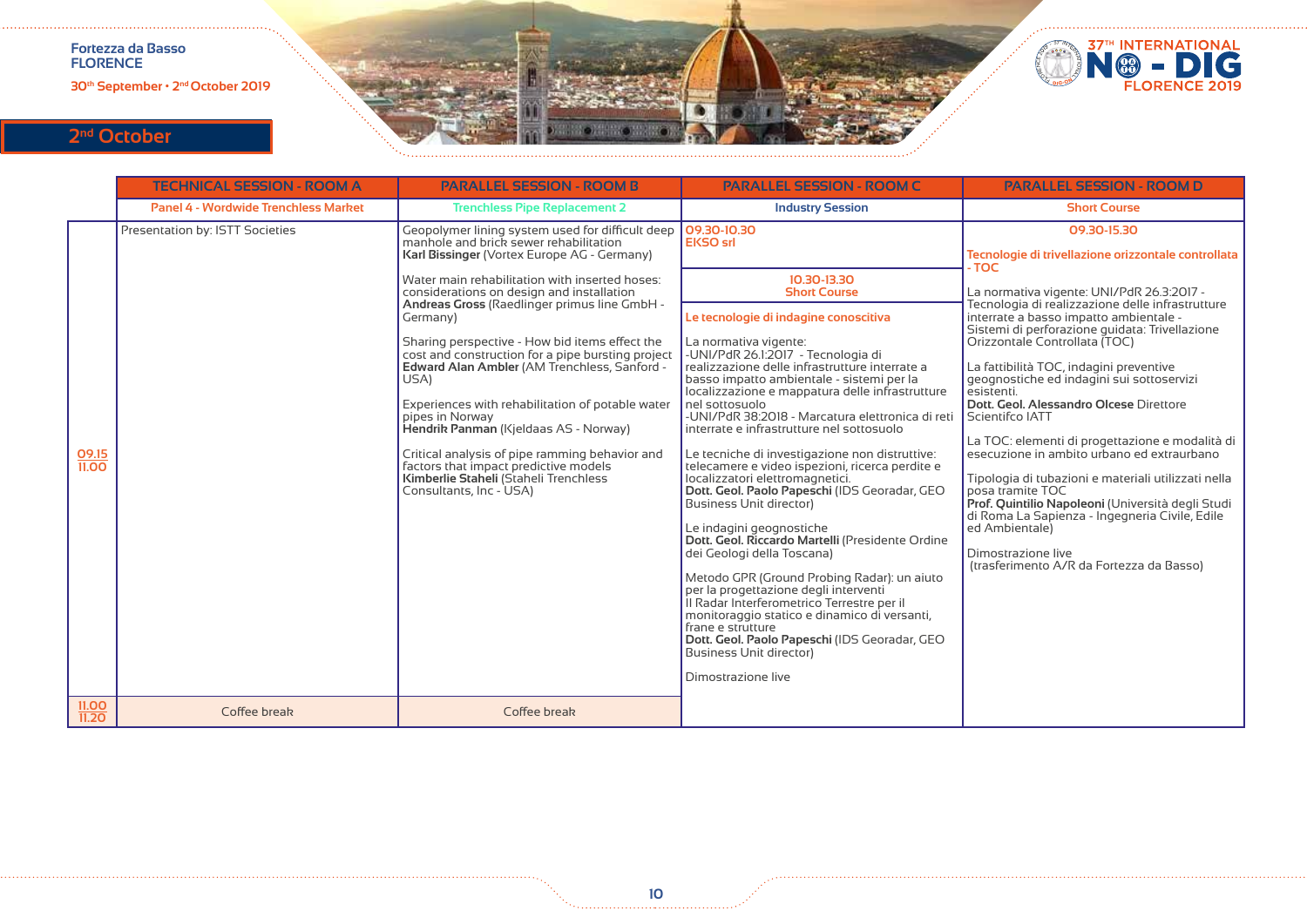**30th September • 2nd October 2019**



# **2nd October**

|                       | <b>TECHNICAL SESSION - ROOM A</b>           | <b>PARALLEL SESSION - ROOM B</b>                                                                                                                                                                                                                                                                                                                                                                                                                                                                                                                                                                                                                                                                                                                                                                             | <b>PARALLEL SESSION - ROOM C</b> | <b>PARALLEL SESSION - ROOM D</b> |
|-----------------------|---------------------------------------------|--------------------------------------------------------------------------------------------------------------------------------------------------------------------------------------------------------------------------------------------------------------------------------------------------------------------------------------------------------------------------------------------------------------------------------------------------------------------------------------------------------------------------------------------------------------------------------------------------------------------------------------------------------------------------------------------------------------------------------------------------------------------------------------------------------------|----------------------------------|----------------------------------|
|                       | <b>Panel 4 - Wordwide Trenchless Market</b> | <b>Trenchless Technology Case Studies 3</b>                                                                                                                                                                                                                                                                                                                                                                                                                                                                                                                                                                                                                                                                                                                                                                  |                                  |                                  |
| <u>11.20</u><br>13,00 | Presentation by: ISTT Societies             | Rehabilitation in Spain of a 10 km long asbestos<br>cement drinking water main with flexible<br>relining technology<br>Jorge Lamazares (Sinzatec Canalizaciones -<br>Spain)<br>Recent developments of GRP solutions in the<br>booming transportation market<br>Laurent Hesters (Amiblu France - France)<br>A case study in successful sewer network<br>rehabilitation with uv cured cipp & traditional/<br>non-tradional survey technologies<br>Jan Börje Persson (BKP Berolina Polyester<br>GmbH & Co - Germany)<br>Consideration in planning successful trenchless<br>utility installations<br>Karina Buus (Department of Water and Nature<br>Aalborg Cowi - Denmark)<br>Successful Installation of CFRP and GFRP on<br>Pipe Bridges in Scotland, UK<br>Amber Jasmine Wagner (Aegion Corporation -<br>USA) |                                  |                                  |
| 13.00<br>14.00        | Lunch break                                 | Lunch break                                                                                                                                                                                                                                                                                                                                                                                                                                                                                                                                                                                                                                                                                                                                                                                                  |                                  |                                  |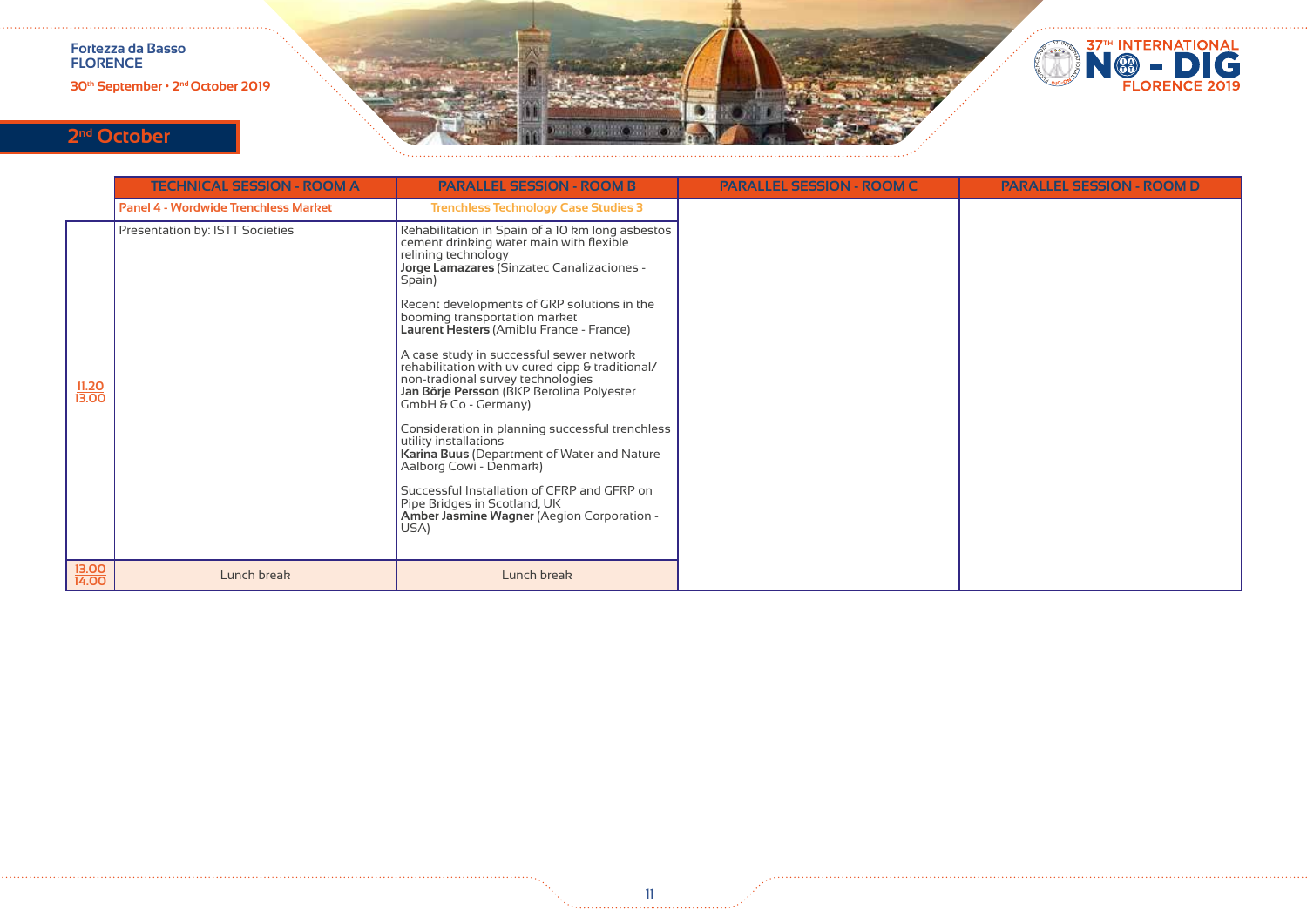**30th September • 2nd October 2019**



# **2nd October**

|                | <b>TECHNICAL SESSION - ROOM A</b>                                                                                                                                                                                                                                                                                                                                                                                                                                                                                                                                                                                                                                                                                                                                                                                                                                                                                                                                                                                        | <b>PARALLEL SESSION - ROOM B</b>                                                                                                                                                                                                                                                                                                                                                                                                                                                                                                                                                                                                                                                                                                                                                                                                                                                                                                                                                                                                      | <b>PARALLEL SESSION - ROOM C</b> | <b>PARALLEL SESSION - ROOM D</b> |
|----------------|--------------------------------------------------------------------------------------------------------------------------------------------------------------------------------------------------------------------------------------------------------------------------------------------------------------------------------------------------------------------------------------------------------------------------------------------------------------------------------------------------------------------------------------------------------------------------------------------------------------------------------------------------------------------------------------------------------------------------------------------------------------------------------------------------------------------------------------------------------------------------------------------------------------------------------------------------------------------------------------------------------------------------|---------------------------------------------------------------------------------------------------------------------------------------------------------------------------------------------------------------------------------------------------------------------------------------------------------------------------------------------------------------------------------------------------------------------------------------------------------------------------------------------------------------------------------------------------------------------------------------------------------------------------------------------------------------------------------------------------------------------------------------------------------------------------------------------------------------------------------------------------------------------------------------------------------------------------------------------------------------------------------------------------------------------------------------|----------------------------------|----------------------------------|
|                | <b>Research &amp; Development 6</b>                                                                                                                                                                                                                                                                                                                                                                                                                                                                                                                                                                                                                                                                                                                                                                                                                                                                                                                                                                                      | <b>Pipe Lininig &amp; Coatings 3</b>                                                                                                                                                                                                                                                                                                                                                                                                                                                                                                                                                                                                                                                                                                                                                                                                                                                                                                                                                                                                  |                                  |                                  |
| 14.00<br>16.00 | Experimental characterization of micro-trenches<br>on road pavements<br>Alessandro Corradini (University of Perugia<br>Department of Civil and Environmental<br>Engineering - Italy)<br>A numerical study for the analysis of micro-<br>trenching performance<br>Diana Salciarini (University of Perugia -<br>Department of Civil and Environmental<br>Engineering - Italy)<br>A novel monitoring procedure for assess the<br>correct road pavement restoration after the One-<br>Dav-Dig micro-trenching installation<br><b>Evelina Volpe (University of Molise, Department</b><br>of Biosciences and Territory - Italy)<br><b>Mapping and Inspection of Underground Utilities 4</b><br>No-dig investigation around Palazzo Vecchio,<br>Florence<br>Massimo Coli (University of Florence, DST-Italy)<br>Damage Prevention: OneCall solutions to<br>protect underground utilities<br>Jan-Willem Nijman (PelicanCorp / BeforeUDig<br>- Italy)<br>Small or Big - we don't mind!<br>Piero Salvo (GAME Consultants - Canada) | New UV Felt CIPP for the Rehabilitation of<br><b>Underground Pipelines</b><br>Ian Andrew Lancaster (Aegion Corporation -<br>USA)<br>Pipe Preservation during Trenchless<br>Installations: No Need to Take Unnecessary<br><b>Risks</b><br>Cristian Grecco (TDC International AG -<br>Switzerland)<br>A unique example of close fit lining technology<br>for the renewal of water pipes along the bridge<br>"Ponte Punta Penna" in Taranto<br>Gianluca Casamassima (Acquedotto Pugliese<br>- Italy)<br>Joining methods for CIPP products in pressure<br>pipe systems<br>Jens Wahr (D&S - Germany)<br>Hydroelectric pipeline rehabilitation, Blueline -<br>uv liner system<br>Matteo Vicentini (ENEL - Italy)<br>Hoselining pipe rehabilitation, Acqualatina SpA<br>experience<br>Daniele Verde (Acqualatina spa - Italy)<br>Sensors monitoring and trenchless<br>technologies: two essential keystones toward a<br>deep innovation of smart pipes backbones<br>Costantino Giaconia (University of Palermo-Dept<br>of Engineering Italy) |                                  |                                  |
| 16.00<br>16.45 | <b>Closing Ceremony</b>                                                                                                                                                                                                                                                                                                                                                                                                                                                                                                                                                                                                                                                                                                                                                                                                                                                                                                                                                                                                  |                                                                                                                                                                                                                                                                                                                                                                                                                                                                                                                                                                                                                                                                                                                                                                                                                                                                                                                                                                                                                                       |                                  |                                  |
|                |                                                                                                                                                                                                                                                                                                                                                                                                                                                                                                                                                                                                                                                                                                                                                                                                                                                                                                                                                                                                                          |                                                                                                                                                                                                                                                                                                                                                                                                                                                                                                                                                                                                                                                                                                                                                                                                                                                                                                                                                                                                                                       |                                  |                                  |
| 18.00          | <b>Exhibition Closing</b>                                                                                                                                                                                                                                                                                                                                                                                                                                                                                                                                                                                                                                                                                                                                                                                                                                                                                                                                                                                                |                                                                                                                                                                                                                                                                                                                                                                                                                                                                                                                                                                                                                                                                                                                                                                                                                                                                                                                                                                                                                                       |                                  |                                  |